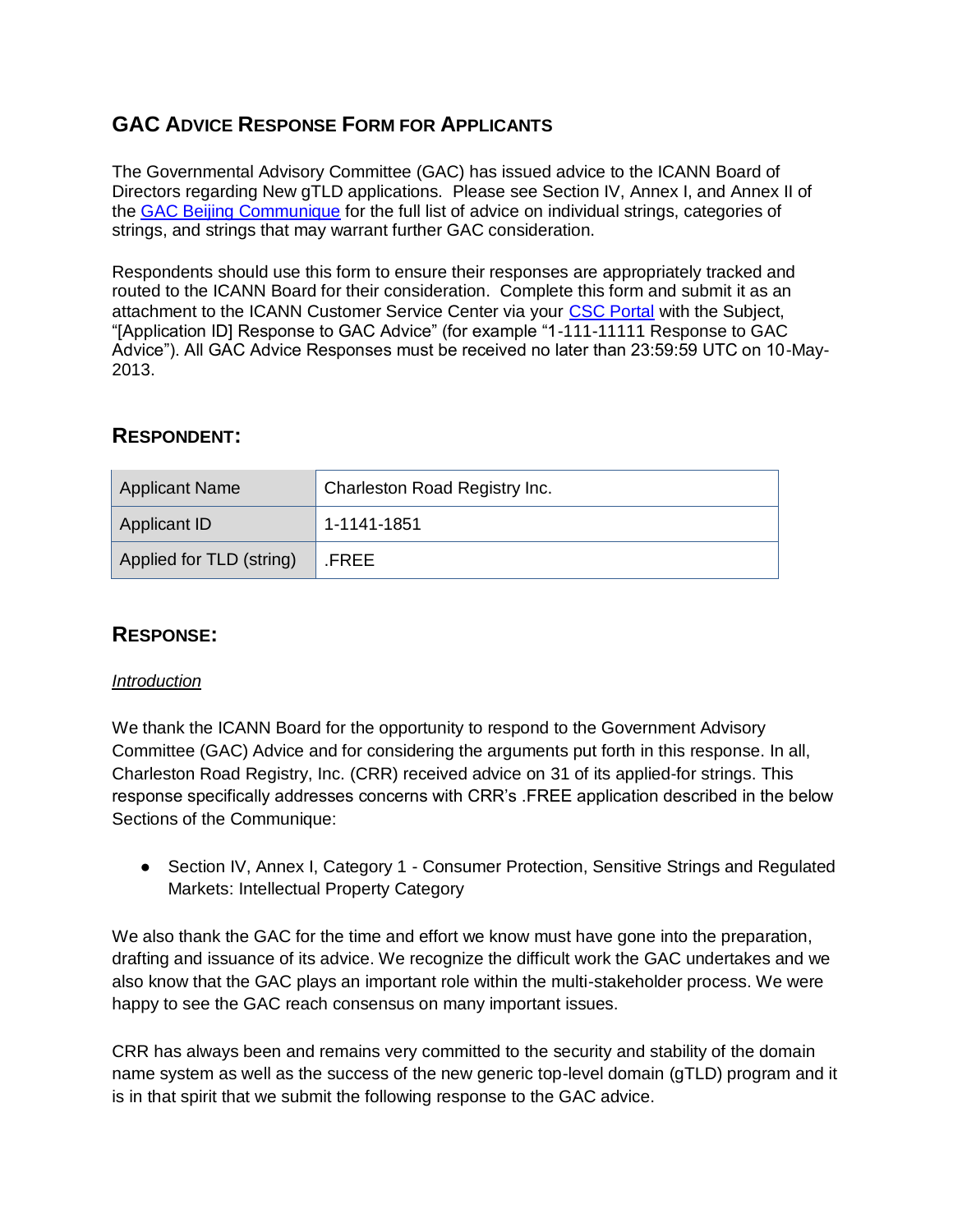### *Purpose of the .FREE TLD*

CRR has stated in its response to question 18(a), Mission/Purpose of the proposed gTLD states:

> *The proposed gTLD will provide the marketplace with direct association to the term "free." "Free" has a variety of definitions, and Charleston Road Registry does not intend to restrict the use of the gTLD; however, Charleston Road Registy believes that the use of the term meaning "with no cost" will be the primary source of registrant demand. The mission of this gTLD, .free, is to provide a dedicated domain space in which registrants can enact second level domains that position content or information as or relating to "free." This mission will enhance consumer choice by providing new availability in the second level domain space, creating new layers of organization on the Internet, and signaling the kind of content available in the domain. Charleston Road Registry believes that registrants will find value in associating with this gTLD, which has significant promotional appeal for enterprises, small businesses, groups or individuals seeking to associate with the term "free." Charleston Road Registry expects these uses may include but are not limited to applications such as marketing campaigns (juice.free), promotion of free events (events.free) or free activities in a given location (nyc.free).*

### *Category 1 GAC Safeguard Advice Does Not Apply to CRR's .FREE Application*

The GAC's Category 1 safeguard advice asks that strings that are linked to regulated or professional sectors provide additional consumer protections.

Category 1 safeguard advice suggests additional safeguards should apply to the .FREE string under the Intellectual Property Category. It is our belief the safeguard advice the GAC has requested for this string does not apply to CRR's application for .FREE as "free" is not part of a regulated or professional sector involving a level of implied trust from consumers and carrying higher levels of risk associated with consumer harm. The term "free" is a generic word that is not directly related to any particular type of intellectual property. Further, CRR has adopted a set of safeguards that go above and beyond safeguards required by the Applicant Guidebook and as such, we feel that all of our TLDs will offer consumers considerable protections against abuse.

## *Additional Safeguards Provided for All CRR Applications*

Finally, as part of our commitment to improving the Internet ecosystem through the new gTLD program, CRR seeks to mitigate the problem of abusive registrations and uses of domain names. We recognize that such abuses create security and stability issues for the registry, registrars, and registrants, as well as for users of the Internet in general. Accordingly, CRR will